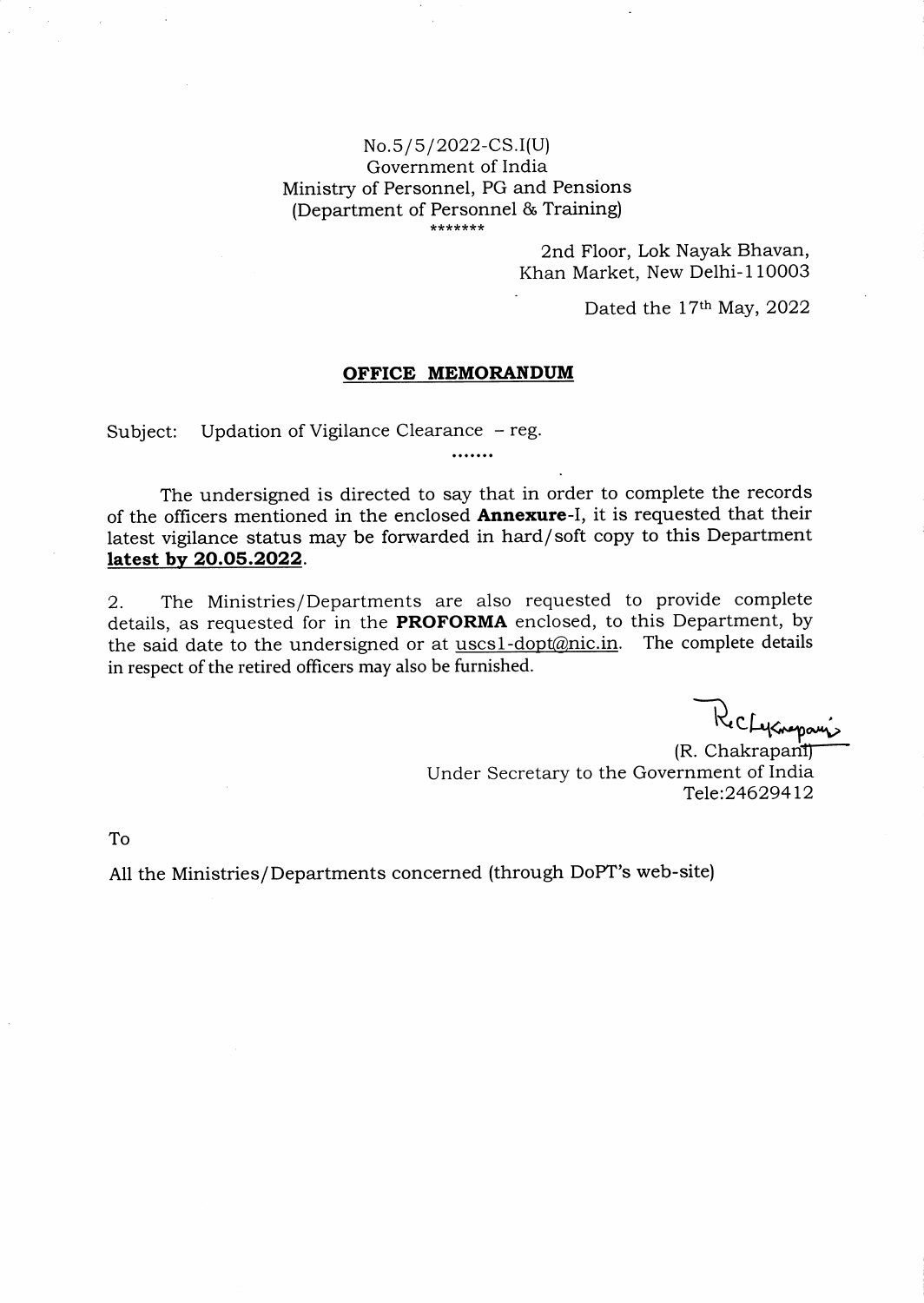| No.                                                                                                                                                                                                                                                                         | $\overline{\mathrm{S}}$ .       |
|-----------------------------------------------------------------------------------------------------------------------------------------------------------------------------------------------------------------------------------------------------------------------------|---------------------------------|
| otticers                                                                                                                                                                                                                                                                    | Name of the                     |
| No.                                                                                                                                                                                                                                                                         | <b>CSD</b>                      |
| provide complete details<br>vigilance angle or not.<br>Clear as the case may<br>be. If not clear please<br>Indicate Clear/Not                                                                                                                                               | Whether clear from              |
| imposed, if any, since<br>1.7.2009. (If yes, a<br>copy of the same<br>be forwarded)<br>yay                                                                                                                                                                                  | Minor/major penalties           |
| period or absorbed in any<br>deputation, long leave, long term<br>absorption).<br>period of deputation/ date of<br>organization (please indicate<br>training during the select list<br>Also indicate if resigned, took<br>occurrence of event<br>VRS or expired and date of | Whether the officer has been on |

Name, designation:

Date:

 $\ddot{\phantom{0}}$ 

(Signature of the officer certifying the above details)

 $\frac{1}{2}$ 

 $-5-$ 

## PROFORMA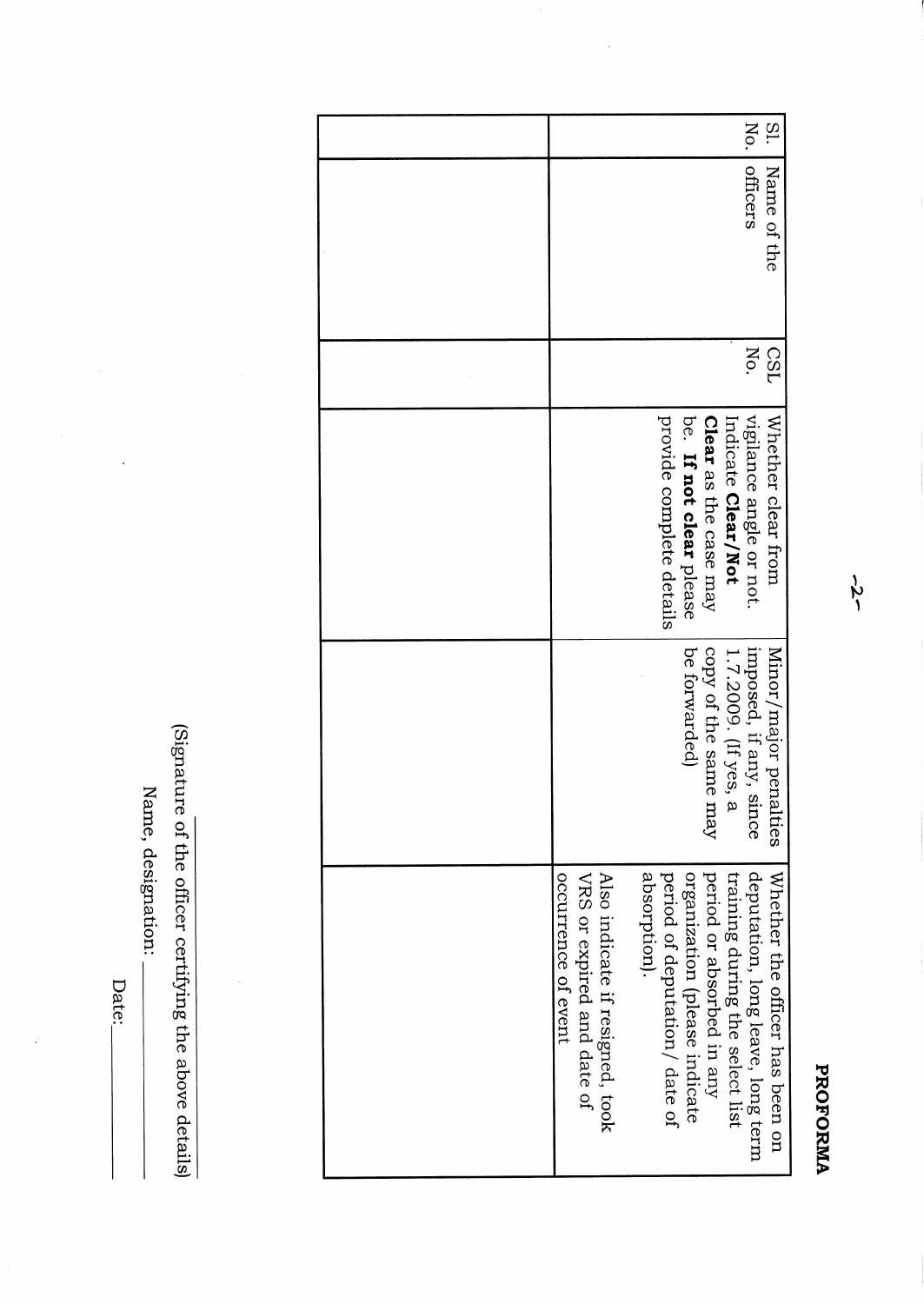$\bar{z}$ 

## Annexure-I

| <b>SI. No.</b>          | <b>CSL</b> | Name                        | Post held       | Date of Birth | <b>CAT</b>      |      | SOSL Cadre Unit                               |
|-------------------------|------------|-----------------------------|-----------------|---------------|-----------------|------|-----------------------------------------------|
|                         | No.        |                             |                 |               |                 | Year |                                               |
| 1                       |            | 10657 ANIL KUMAR            | <b>SO</b>       | 5-May-63      | Gen             | 2011 | Agriculture & F.W. - took VRS w.e.f.          |
|                         |            |                             |                 |               |                 |      | 10.09.2019                                    |
| $\overline{2}$          |            | 10659 USHA SREENIVASAN      | US(Adhoc)       | $7 - Jan-70$  | Gen             | 2011 | Commerce                                      |
| 3                       |            | 10661 C S LAKSHMINARAYANAN  | $\overline{SO}$ | $1 - Jun-60$  | Gen             | 2011 | Defence                                       |
| $\overline{\bf 4}$      |            | 10665 PREM CHAND            | US(Adhoc)       | 12-Apr-77     | $\overline{SC}$ | 2011 | <b>Home Affairs</b>                           |
| $\overline{5}$          |            | 10667 INDER JEET TANWAR     | US(Adhoc)       | 21-Jul-61     | Gen             | 2011 | Information & Broadcasting                    |
| 6                       |            | 10669 RAMESH CHANDRA        | US(Adhoc)       | $1-Jan-71$    | Gen             | 2011 | <b>Drinking Water &amp; Sanitation</b>        |
| $\overline{\mathbf{7}}$ |            | 10670 Ajit Prakash          | US(Adhoc)       | 20-Jan-71     | Gen             | 2011 | Revenue                                       |
| 8                       |            | 10671 ANAND SINGH KHATI     | US(Adhoc)       | $13-Mar-81$   | Gen             | 2011 | Cabinet Secretariat                           |
| $\overline{9}$          |            | 10672 Mohammed Ayub         | US(Adhoc)       | $8 - Jun-74$  | Gen             | 2011 | Housing & UA                                  |
| 10                      |            | 10673 SUNIL KUMAR           | US(Adhoc)       | 23-Dec-70     | $\overline{SC}$ |      |                                               |
| 11                      |            | 10675   R ANTONY            | $\overline{SO}$ | 22-Sep-60     |                 | 2011 | Personnel & Training                          |
| $\overline{12}$         |            | 10677 MD MARAZUDDIN         | US(Adhoc)       | $2$ -Jul-75   | Gen             | 2011 | Petroleum & N.G.                              |
| 13                      |            | 10679 SREEKALA VISWANATH    | US(Adhoc)       |               | Gen             | 2011 | Empowerment of Persons with Disabilities      |
| 14                      |            | 10681 KAILASH CHANDRA JOSHI |                 | 15-Jun-62     | Gen             | 2011 | Food & PD - took VRS w.e.f. 16.03.2021.       |
| 15                      |            | 10683 SHORAN SINGH          | US(Adhoc)       | 16-Mar-66     | Gen             | 2011 | <b>Expenditure</b>                            |
| 16                      |            | 10685 R R SRI PRAKASH       | US(Adhoc)       | 20-Jun-62     | SC              | 2011 | Health & FW                                   |
| 17                      |            | 10686 KOMARTHI SATYA        | <b>SO</b>       | 31-Oct-60     | Gen             | 2011 | Social Justice & Empowerment                  |
|                         |            |                             | <b>SO</b>       | 9-Apr-60      | Gen             | 2011 | Personnel & Training                          |
|                         |            | <b>NAGENDRA</b>             |                 |               |                 |      |                                               |
| 18                      | 10690      | <b>SHYAMAL KUMAR BIT</b>    | US(Adhoc)       | 26-Nov-63     | Gen             | 2011 | Home Affairs                                  |
| 19                      |            | 10693 Sangeet Kumar         | US(Adhoc)       | 15-Oct-71     | Gen             | 2011 | Science & Technology                          |
| 20                      |            | 10694 MD REYAZ NAZMI        | US(Adhoc)       | $4-Feb-69$    | Gen             | 2011 | Petroleum & N.G.                              |
| $\overline{21}$         |            | 10696 VIJAYALAKSHMI         | US(Adhoc)       | 23-Oct-66     | Gen             | 2011 | Higher Education                              |
|                         |            | MAHADEVAN                   |                 |               |                 |      |                                               |
| 22                      |            | 10698 G RAJENDRAN           | $\overline{SO}$ | 8-Apr-60      | Gen             | 2011 | Expenditure                                   |
| 23                      |            | 10700 SANTOSH KUMAR         | US(Adhoc)       | 15-Aug-74     | Gen             | 2011 | AR&PG                                         |
| 24                      |            | 10702 SURESH KUMAR SHARMA   | $\overline{SO}$ | 13-Jul-59     | Gen             | 2011 | <b>DPI&amp;IP</b>                             |
| $\overline{25}$         |            | 10706 K K BHARDWAJ          | US(Adhoc)       | 18-Jul-63     | Gen             | 2011 | Defence                                       |
| 26                      |            | 10710 SAROJ SHARMA          | US(Adhoc)       | 10-Aug-61     | Gen             | 2011 | <b>Water Resources</b>                        |
| $\overline{27}$         |            | 10712 ASHOK KUMAR GUPTA     | US(Adhoc)       | 15-Sep-68     | Gen             | 2011 | NDMA                                          |
| $\overline{28}$         |            | 10714 VIKAS MOHAN           | US(Adhoc)       | 9-Nov-68      | Gen             | 2011 | <b>Minority Affairs</b>                       |
| $\overline{29}$         |            | 10717 Rajesh Kumar          | US(Adhoc)       | $5 -$ Jul-74  | Gen             | 2011 |                                               |
|                         |            |                             |                 |               |                 |      | Rural Development - on deputation to DRT.     |
| 30                      |            | 10718 S SANTHANAM           | US(Adhoc)       |               |                 |      | Delhi                                         |
| $\overline{31}$         |            | 10720 RAJA RAMASWAMY        |                 | 31-Jan-64     | Gen             | 2011 | Women & Child Development                     |
| 32                      |            | 10726 RAVI KUMAR            | US(Adhoc)       | 22-Apr-62     | Gen             | 2011 | Power                                         |
| $\overline{33}$         |            | 10728 VIRESH SHARMA         | US(Adhoc)       | 4-Apr-67      | Gen             | 2011 | Labour & employment                           |
| $\overline{34}$         |            | 10730 RAJEEV JAISWAL        | SŐ              | 17-Jul-59     | Gen             | 2011 | Defence                                       |
| 35                      |            |                             | US(Adhoc)       | 1-Nov-72      | Gen             | 2011 | Health & FW                                   |
| $\overline{36}$         |            | 10732 MANOJ KUMAR TEWARI    | US(Adhoc)       | 27-Dec-61     | Gen             | 2011 | Home Affairs                                  |
| 37                      |            | 10736 PRAVEEN SINGH         | US(Adhoc)       | 1-Apr-69      | Gen             | 2011 | Economic Affairs                              |
|                         |            | 10738 R VAIDYANATHAN        | US(Adhoc)       | 6-Mar-62      | Gen             |      | 2011 Commerce                                 |
| 38                      |            | 10740   V THULASIDHARAN     | SO.             | 30-May-60     | Gen             | 2011 | Health & FW                                   |
| 39                      |            | 10741 Niranjan Kumar Sinha  | US(Adhoc)       | 30-Mar-70     | Gen             | 2011 | Housing & UA                                  |
| 40                      |            | 10744 BHUVNESHWAR PRASAD    | SO              | 9-Feb-62      | Gen             | 2011 | Health & FW                                   |
|                         |            | NAUTIYAL                    |                 |               |                 |      |                                               |
| 41                      |            | 10745 Adhir Kumar           | US(Adhoc)       | 6-Feb-68      | Gen             | 2011 | Shipping                                      |
| 42                      |            | 10746 SAKTI PADA NANDI      | US(Adhoc)       | 29-Mar-62     | Gen             | 2011 | Social Justice & Empowerment                  |
| 43                      |            | 10748 BALACHANDRAN          | SO              | 30-May-60     | Gen             | 2011 | Power                                         |
| 44                      |            | 10750 VINOD KUMAR           | US(Adhoc)       | $10-May-64$   | Gen             | 2011 | <b>Financial Services</b>                     |
| 45                      |            | 10752   IFTEKHAR AHMED      | SO              | $1-Nov-59$    | Gen             | 2011 | Agriculture & F.W.                            |
|                         |            | <b>CHOUDHURY</b>            |                 |               |                 |      |                                               |
| 46                      |            | 10753 K.J. Bhatt            | US(Adhoc)       | 30-May-69     | Gen             | 2011 | <b>Expenditure</b>                            |
| 47                      |            | 10754 SUDIPTO SEN GUPTA     | US(Adhoc)       | 27-Apr-65     | Gen             | 2011 | Economic Affairs                              |
| 48                      |            | 10760   V PRABHA            | US(Adhoc)       | $2-May-61$    | Gen             | 2011 | New & Renewable Energy                        |
| 49                      |            | 10762 SUSHMA SOOD           | <b>SO</b>       | 6-Sep-63      | Gen             | 2011 |                                               |
|                         |            |                             |                 |               |                 |      | Higher Education - took VRS w.e.f. 01.10.2020 |
| 50                      |            | 10764   TG GOPIDASSAN       | <b>SO</b>       | 6-Feb-60      | Gen             |      |                                               |
| $\overline{51}$         |            | 10766 MANISHA VERMA         | US(Adhoc)       | $27 - Jan-64$ |                 | 2011 | Legal Affairs                                 |
| 52                      |            | 10770 JAI SHANKAR PRASAD    | US(Adhoc)       |               | Gen             | 2011 | Niti Aayog                                    |
| 53                      |            | 10772 JEEVAN RAMANATH       | <b>SO</b>       | 23-Oct-75     | Gen             | 2011 | UPSC                                          |
| 54                      |            | 10776 BALAM SINGH MANRAL    |                 | $13 - Jan-60$ | Gen             | 2011 | Steel                                         |
| 55                      |            | 10778 B SWAMINATHAN         | SO              | 2-Nov-60      | Gen             | 2011 | Commerce                                      |
| 56                      |            | 10779 Pranava Kumar         | $\overline{SO}$ | 16-Jul-59     | Gen             | 2011 | Information & Broadcasting                    |
| 57                      |            | 10780 PANKAJ KUMAR          | US(Adhoc)       | 13-Jun-69     | Gen             | 2011 | Civil Aviation                                |
| 58                      |            | 10782   PARBODH CHANDER     | US(Adhoc)       | 6-Apr-73      | Gen             | 2011 | Panchayati Raj                                |
|                         |            |                             | US(Adhoc)       | 9-Oct-61      | Gen             | 2011 | Information & Broadcasting                    |
|                         |            | MONGA                       |                 |               |                 |      |                                               |
| 59                      |            | 10784 ANAND SINGH RAWAT     | US(Adhoc)       | 8-Oct-61      | Gen             | 2011 | Consumer Affairs                              |
| 60                      |            | 10786 ANAWAR IMAM           | US(Adhoc)       | 14-Apr-71     | Gen             | 2011 | Scientific & Industrial Research              |
| 61                      |            | 10788 PRATIBHA SHARMA       | US(Adhoc)       | 29-Feb-64     | Gen             | 2011 | <b>Higher Education</b>                       |
| 62                      |            | 10789 Abhijit Prasad        | US(Adhoc)       | $21$ -Jun-72  | Gen             | 2011 | Environment, Forests & CC                     |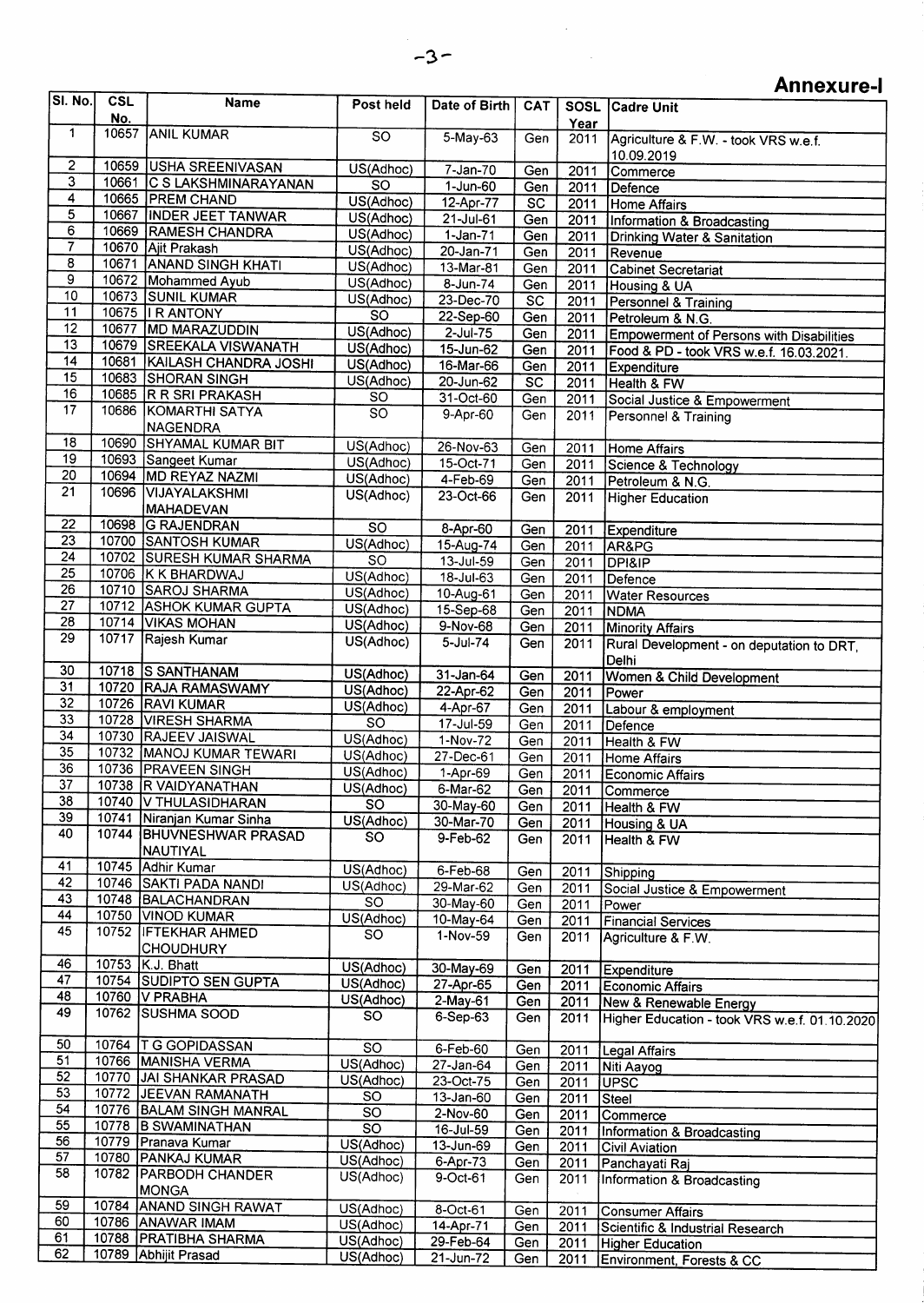| <b>SI. No.</b>  | <b>CSL</b> | <b>Name</b>                                         | Post held                    | Date of Birth           | CAT                             |              | SOSL Cadre Unit                                        |
|-----------------|------------|-----------------------------------------------------|------------------------------|-------------------------|---------------------------------|--------------|--------------------------------------------------------|
|                 | No.        |                                                     |                              |                         |                                 | Year         |                                                        |
| 63              |            | 10790 NARESH KUMAR GROVER                           | $\overline{SO}$              | 1-May-60                | Gen                             | 2011         | Road Transport & Highways                              |
| 64<br>65        |            | 10792 K SRINIVASA RAO                               | US(Adhoc)                    | $4$ -Jun-61             | Gen                             | 2011         | Information & Broadcasting                             |
| 66              |            | 10794 KASU NATH SOREN                               | US(Adhoc)                    | 11-Apr-72               | $\overline{\text{ST}}$          | 2011         | Environment, Forests & CC                              |
| 67              |            | 10800 M SERAN ILANGKEERTHI<br>10802 BINA MANSUKHANI | <b>SO</b>                    | 7-Nov-59                | Gen                             | 2011         | Housing & UA                                           |
| 68              |            | 10810 AWADHESH KUMAR GUPTA                          | US(Adhoc)                    | 3-Dec-60                | Gen                             | 2011         | New & Renewable Energy                                 |
|                 |            |                                                     | US(Adhoc)                    | $26 - Jan-75$           | Gen                             | 2011         | SSC(HQ)                                                |
| 69              |            | 10812 K JAYARAMAN                                   |                              |                         |                                 |              |                                                        |
| 70              |            | 10816 S RAGOTHAMAN                                  | US(Adhoc)<br>$\overline{SO}$ | $28 - Jul - 65$         | Gen                             | 2011         | <b>DPI&amp;IP</b>                                      |
| $\overline{71}$ |            | 10818 RONITA BHADURY                                | US(Adhoc)                    | 23-Apr-60               | Gen                             | 2011         | Home Affairs                                           |
| $\overline{72}$ |            | 10820 SUNEETA NEGI                                  | US(Adhoc)                    | 28-Dec-63<br>22-Aug-71  | Gen                             | 2011         | UPSC                                                   |
| $\overline{73}$ |            | 10822 ALOK ROY CHOWDHURY                            | US(Adhoc)                    | 8-Jul-61                | Gen                             | 2011         | Women & Child Development                              |
| 74              |            | 10825 Keshav Kr. Mushahary                          | US(Adhoc)                    | $1-Mar-69$              | Gen<br>$\overline{\mathsf{ST}}$ | 2011         | Science & Technology                                   |
| 75              |            | 10829 Nutan Topno                                   | US(Adhoc)                    | 26-Nov-72               | ST                              | 2011<br>2011 | Commerce<br>UPSC                                       |
| 76              |            | 10833 Bhola Ram Meena                               | US(Adhoc)                    | 21-May-62               | $\overline{\mathsf{ST}}$        | 2011         | Revenue                                                |
| $\overline{77}$ |            | 10835 Ramesh Chander                                | <b>SO</b>                    | 22-Jan-60               | <b>SC</b>                       | 2011         | Posts                                                  |
| $\overline{78}$ |            | 10839 C. Ravindranath Reddy                         | $\overline{SO}$              | $5-May-72$              | Gen                             | 2011         | Housing & UA                                           |
| $\overline{79}$ |            | 10840 VIKRANT VERMA                                 | US(Adhoc)                    | 11-Sep-74               | Gen                             | 2011         | Power                                                  |
| 80              |            | 10842 VINOD KUMAR                                   | US(Adhoc)                    | 8-Apr-71                | Gen                             | 2011         | Personnel & Training                                   |
| 81              |            | 10843 Pratap Chandra Purkait                        | US(Adhoc)                    | 1-Aug-72                | $\overline{SC}$                 | 2011         | Housing & UA                                           |
| $\overline{82}$ |            | 10849 Prabir Kumar Malik                            | $\overline{SO}$              | $1-Jan-68$              | $\overline{SC}$                 | 2011         | Housing & UA                                           |
| 83              |            | 10850 ASHUTOSH KUMAR                                | US(Adhoc)                    | 14-Dec-71               | Gen                             | 2011         | Higher Education                                       |
|                 |            | AGRAWAL                                             |                              |                         |                                 |              |                                                        |
| 84              |            | 10854 RENU SOHAL                                    | US(Adhoc)                    | 23-Nov-63               | Gen                             | 2011         | Road Transport & Highways                              |
| 85              |            | 10856 PRAKASH KUMAR JHA                             | US(Adhoc)                    | 28-Dec-63               | Gen                             | 2011         | <b>UPSC</b>                                            |
| 86              |            | 10858 AVINASH CHANDRA                               | US(Adhoc)                    | $19 -$ Jul-74           | Gen                             | 2011         | <b>Higher Education</b>                                |
|                 |            | <b>SHARMA</b>                                       |                              |                         |                                 |              |                                                        |
| 87<br>88        |            | 10860 BINAY KUMAR                                   | US(Adhoc)                    | $4-Mar-75$              | Gen                             | 2011         | Fertilizers                                            |
| 89              |            | 10862 JASWANT SINGH RAWAT<br>10863 J.P. Sah         | US(Adhoc)                    | $22 - Jan-61$           | Gen                             | 2011         | <b>Consumer Affairs</b>                                |
| 90              |            | 10864 SHEEMA CHAKRABARTY                            | $\overline{SO}$              | 3-Sep-59                | ST                              | 2011         | Housing & UA                                           |
| 91              |            | 10865 Sushila Ekka                                  | US(Adhoc)                    | 19-Apr-63               | Gen                             | 2011         | Fisheries                                              |
| 92              |            | 10868 JESSIE JACOB                                  | US(Adhoc)                    | $3-Sep-62$              | ST                              | 2011         | Economic Affairs                                       |
| 93              |            | 10872 C P JOY                                       | US(Adhoc)<br><sub>SO</sub>   | 26-Aug-63               | Gen                             | 2011         | Economic Affairs                                       |
| 94              |            | 10874 SARAT KUMAR DEHURY                            | US(Adhoc)                    | 20-May-60<br>$1-Jun-61$ | Gen                             | 2011         | Higher Education                                       |
| 95              |            | 10875 D.S. Meena                                    | <b>SO</b>                    | 12-Jul-59               | Gen<br>$\overline{\text{ST}}$   | 2011         | Information & Broadcasting                             |
| 96              |            | 10876 DHARAM VIR                                    | US(Adhoc)                    | 17-Feb-62               | Gen                             | 2011<br>2011 | Information & Broadcasting                             |
| 97              |            | 10877   T.C. Nipane                                 | US(Adhoc)                    | 12-Dec-60               | $\overline{\text{ST}}$          | 2011         | Chemicals & Petro-Chemicals<br><b>Higher Education</b> |
| 98              |            | 10878 BHAGWAN SINGH                                 | US(Adhoc)                    | 10-Mar-71               | Gen                             | 2011         | <b>Supply Division</b>                                 |
| 99              |            | 10879 V.R. Nandanwar                                | US(Adhoc)                    | 28-Dec-60               | ST                              | 2011         | Housing & UA                                           |
| 100             |            | 10884 GOPALKRISHNA BHAT P                           | SO                           | 23-Sep-60               | Gen                             | 2011         | Social Justice & Empowerment                           |
| 101             |            | 10886 AJOY KUMAR                                    | US(Adhoc)                    | 9-Jun-64                | Gen                             | 2011         | Home Affairs                                           |
|                 |            | <b>CHAKRABORTY</b>                                  |                              |                         |                                 |              |                                                        |
| 102             | 10887      | Alima Tirkey                                        | US(Adhoc)                    | 2-Jun-61                | ST                              | 2011         | Posts                                                  |
| 103             |            | 10888 VASANTHA KUMARI NAIR                          | <b>SO</b>                    | 22-Mar-60               | Gen                             | 2011         | Culture                                                |
| 104             |            | 10889 R.S. Meena                                    | US(Adhoc)                    | $8 - Jan-62$            | <b>ST</b>                       | 2011         | Textiles                                               |
| 105             | 10890      | <b>NIVEDITA ROY CHOUDHURY</b>                       | US(Adhoc)                    | 30-Nov-67               | Gen                             | 2011         | Commerce                                               |
|                 |            |                                                     |                              |                         |                                 |              |                                                        |
| 106<br>107      |            | 10891 Y. Sreenivasulu                               | US(Adhoc)                    | 1-Jul-64                | <b>ST</b>                       | 2011         | Health & FW                                            |
| 108             |            | 10894 MEENAKSHI BHARDWAJ<br>10895 Santosh Kumari    | US(Adhoc)                    | 1-Oct-63                | Gen                             | 2011         | Housing & UA                                           |
| 109             |            | 10896 SANJAY KUMAR                                  | <b>SO</b>                    | 19-Jun-60               | <b>SC</b>                       | 2011         | Home Affairs                                           |
| 110             |            | 10898 M R SATHYANARAYANAN                           | SO                           | 31-Dec-78               | Gen                             | 2011         | Defence                                                |
| 111             |            | 10902 BEENA TANWAR                                  | US(Adhoc)<br>US(Adhoc)       | 27-Feb-62               | Gen                             | 2011         | Mines                                                  |
| 112             |            | 10907 SHARDA VILAS                                  | US(Adhoc)                    | 8-May-61                | Gen                             | 2011         | Home Affairs                                           |
| 113             |            | 10909 SHRI BHAGWAN SAINI                            | US(Adhoc)                    | 18-Apr-61<br>21-Apr-63  | Gen                             | 2011         | Earth Sciences                                         |
| 114             |            | 10911 JOY SAXENA                                    | US(Adhoc)                    | 23-Mar-65               | Gen<br>Gen                      | 2011<br>2011 | Power                                                  |
| 115             |            | 10913 PANKAJ JHA                                    | US(Adhoc)                    | 26-Apr-77               | Gen                             | 2011         | <b>Financial Services</b><br>Defence                   |
| 116             |            | 10915 RAJENDER SINGH                                | US(Adhoc)                    | 10-Feb-63               | SC                              | 2011         | Labour & employment                                    |
| 117             |            | 10923 SUBHASIS CHAKRABORTY                          | <b>SO</b>                    | 1-Apr-60                | Gen                             | 2011         | <b>Consumer Affairs</b>                                |
| 118             |            | 10927 N CHANDRA                                     | US(Adhoc)                    | 1-Mar-64                | Gen                             | 2011         | Niti Aayog                                             |
| 119             |            | 10931 GURCHARAN KAUR                                | US(Adhoc)                    | $2-Apr-62$              | Gen                             | 2011         | <b>UPSC</b>                                            |
| 120             |            | 10933 SHIBRAM MOTILAL                               | <b>SO</b>                    | 30-Jul-60               | Gen                             | 2011         | <b>Home Affairs</b>                                    |
| 121             |            | 10935 ANTONY XAVIER                                 | US(Adhoc)                    | 30-May-62               | Gen                             | 2011         | Commerce                                               |
| 122             | 10941      | <b>SURINDER KAUR</b>                                | US(Adhoc)                    | 9-Aug-61                | Gen                             | 2011         | <b>IUPSC</b>                                           |
| 123<br>124      |            | 10944 Arvind Madavi                                 | US(Adhoc)                    | $1$ -Jul-63             | $\overline{\text{ST}}$          | 2011         | SSC(WR), Mumbai                                        |
| 125             |            | 10945 KRISHNA DAS                                   | <b>SO</b>                    | 10-Feb-60               | Gen                             | 2011         | <b>Civil Aviation</b>                                  |
| 126             |            | 10947 HEMANT KHULBE<br>10955 RAJESH KUMAR           | US(Adhoc)                    | 12-Jun-75               | Gen                             | 2011         | Posts                                                  |
| 127             |            | 10957 RAJIV KUMAR                                   | US(Adhoc)                    | 21-Sep-78               | Gen                             | 2011         | Health & FW                                            |
| 128             |            | 10959 SOUMITRA SEN                                  | US(Adhoc)                    | 18-Mar-65               | Gen                             | 2011         | Posts                                                  |
| 129             |            | 10961 LATHA RAMAN                                   | US(Adhoc)<br>US(Adhoc)       | 8-Feb-61                | Gen                             | 2011         | Information & Broadcasting                             |
|                 |            |                                                     |                              | 22-Apr-63               | Gen                             | 2011         | <b>Higher Education</b>                                |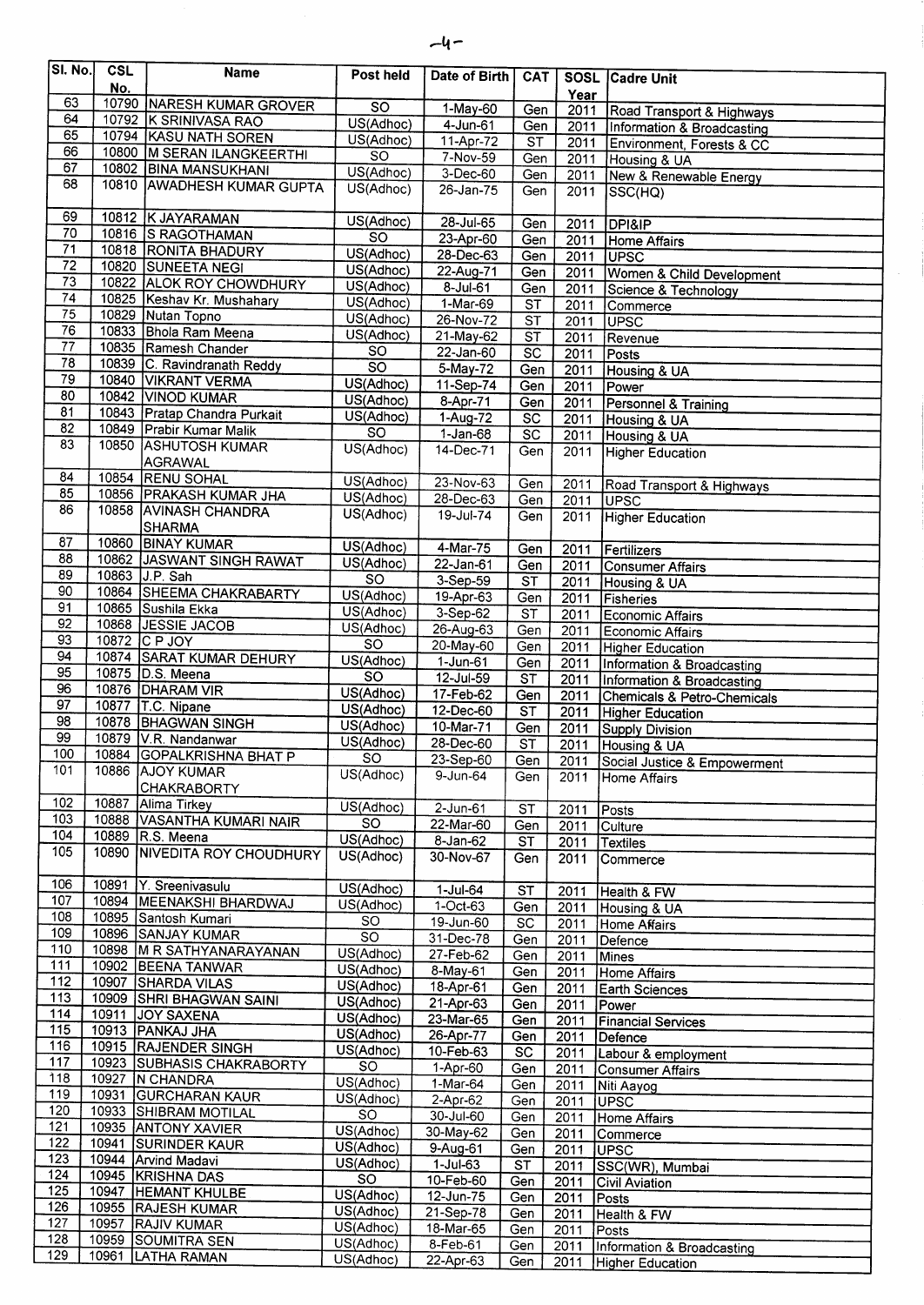| SI. No.          | <b>CSL</b><br>No. | <b>Name</b>                                      | Post held              | Date of Birth           | <b>CAT</b>                         |              | <b>SOSL Cadre Unit</b>                                  |
|------------------|-------------------|--------------------------------------------------|------------------------|-------------------------|------------------------------------|--------------|---------------------------------------------------------|
| 130              |                   | 10962 Arindam Banerjee                           | US(Adhoc)              | 29-Nov-73               | Gen                                | Year<br>2011 | Health & FW                                             |
| 131              |                   | 10964 Chander Ram Meena                          | $\overline{SO}$        | $1-Mar-60$              | <b>ST</b>                          | 2011         | Information & Broadcasting                              |
| 132              |                   | 10967 DAVINDER KUMAR                             | US(Adhoc)              | 5-Nov-77                | <b>SC</b>                          | 2011         | Agriculture & F.W.                                      |
| 133              | 10971             | <b>PRATAP SINGH RAWAT</b>                        | US(Adhoc)              | 10-Jan-64               | Gen                                | 2011         | Health & FW - took VRS w.e.f. 22.02.2021.               |
| 134              |                   | 10973  T SRINIVASAN                              | US(Adhoc)              | 24-Jul-61               | Gen                                | 2011         | <b>Home Affairs</b>                                     |
| 135              |                   | 10975 SUNITA ATTRI                               | US(Adhoc)              | 21-Oct-61               | Gen                                | 2011         | <b>MSME</b>                                             |
| 136              |                   | 10978 Zachariah Thomas                           | US(Adhoc)              | 6-Nov-74                | Gen                                | 2011         | Personnel & Training                                    |
| 137              | 10981             | <b>SUDHERSHAN GARLAPATI</b>                      | US(Adhoc)              | $24$ -Jul-61            | Gen                                | 2011         | Youth Affairs & Sports                                  |
| 138<br>139       |                   | 10985 SADHU SINGH                                | US(Adhoc)              | 22-Jan-62               | Gen                                | 2011         | Information & Broadcasting                              |
| 140              | 10987<br>10991    | <b>PALLAB ROY</b><br>JAGMOHAN SINGH NEGI         | US(Adhoc)              | 2-Oct-61                | Gen                                | 2011         | Expenditure                                             |
| 141              | 10997             | <b>RAM RASHIK MANDAL</b>                         | US(Adhoc)<br>US(Adhoc) | 16-Oct-61               | Gen                                | 2011         | Textiles                                                |
| 142              | 11001             | JAYANTA CHOUDHRY                                 | US(Adhoc)              | 13-May-74<br>6-May-61   | Gen<br>Gen                         | 2011<br>2011 | Expenditure<br>Telecom                                  |
| 143              |                   | 11002 Surender Kerai                             | <b>SO</b>              | 5-Sep-59                | $\overline{\mathsf{ST}}$           | 2011         | Mines                                                   |
| 144              | 11005             | MALA CHAKRABORTY                                 | US(Adhoc)              | 3-May-62                | Gen                                | 2011         | Information & Broadcasting                              |
| 145              |                   | 11006 Navin Kumar                                | US(Adhoc)              | 29-Mar-74               | Gen                                | 2011         | Higher Education                                        |
| 146              | 11011             | <b>DALJIT SINGH BEDI</b>                         | US(Adhoc)              | 9-Dec-61                | Gen                                | 2011         | Defence                                                 |
| 147              |                   | 11020 UPENDRA NATH PANDEY                        | US(Adhoc)              | $2-Apr-74$              | Gen                                | 2011         | Housing & UA                                            |
| $\overline{148}$ |                   | 11024 VINESH KUMAR                               | US(Adhoc)              | 20-Sep-72               | $\overline{SC}$                    | 2011         | SSC(NR)                                                 |
| 149              | 11027             | Sharad N. Hulale                                 | US(Adhoc)              | 12-May-63               | $\overline{\text{ST}}$             | 2011         | <b>Food Processing Industries</b>                       |
| 150              | 11028             | C V Ranga Venkatesh                              | <b>SO</b>              | 26-Jul-60               | Gen                                | 2011         | Defence                                                 |
| 151<br>152       |                   | 11029 L.N. Dehran<br>11030 BHARTI AHUJA          | <b>SO</b>              | 10-Jul-59               | <b>ST</b>                          | 2011         | Social Justice & Empowerment                            |
|                  |                   |                                                  | US(Adhoc)              | 20-Nov-63               | Gen                                | 2011         | Pharmaceuticals - took VRS w.e.f. 05.07.2021.           |
| 153              | 11031             | Pawan Kumar                                      | US(Adhoc)              | 12-Dec-72               | Gen                                | 2011         | Personnel & Training                                    |
| 154              |                   | 11037 Shanti Lata Topo                           | SO.                    | $14-Oct-63$             | <b>ST</b>                          | 2011         | Personnel & Training - took VRS w.e.f.                  |
| 155              |                   | 11040 SANJAY KUMAR                               | US(Adhoc)              |                         |                                    |              | 03.11.2020.                                             |
| 156              |                   | 11042 DEVENDRA KUMAR                             | US(Adhoc)              | 8-Mar-64<br>4-Jun-76    | $\overline{SC}$<br>Gen             | 2011<br>2011 | Defence                                                 |
| 157              |                   | 11044 SANJAY KUMAR                               | US(Adhoc)              | $1-Jul-74$              | SC                                 | 2011         | Personnel & Training<br>Defence                         |
| 158              |                   | 11048 PRADEEP TOPPO                              | US(Adhoc)              | $10 - Jan-70$           | <b>ST</b>                          | 2011         | DPI&IP                                                  |
| 159              |                   | 11050   RAVINDRAN                                | US(Adhoc)              | $16 -$ Jul-64           | $\overline{SC}$                    | 2011         | Bio-technology - expired on 28.05.2021.                 |
| 160              | 11051             | N.P. Mane                                        | US(Adhoc)              | 26-May-70               | $\overline{SC}$                    | 2011         | Home Affairs                                            |
| 161              | 11052             | SAROJ DEVI CHAUHAN                               | US(Adhoc)              | 5-Oct-61                | $\overline{SC}$                    | 2011         | <b>Financial Services</b>                               |
| 162              |                   | 11054 RAVINDER KUMAR                             | US(Adhoc)              | 25-Nov-64               | <b>SC</b>                          | 2011         | Home Affairs - expired on 27.05.2021.                   |
| 163              | 11060             | <b>RAJ KUMARI SINGH</b>                          | US(Adhoc)              | 25-Oct-71               | $\overline{SC}$                    | 2011         | Defence                                                 |
| 164<br>165       | 11061<br>11062    | Mukut Saikia                                     | US(Adhoc)              | 5-Sep-69                | <b>ST</b>                          | 2011         | SSC(NER), Guwahati                                      |
| 166              |                   | <b>RAKESH KUMAR SAROWA</b><br>11063 Rakhi Biswas | US(Adhoc)<br><b>SO</b> | 14-Feb-62               | $\overline{SC}$<br>$\overline{SC}$ | 2011         | NATGRID                                                 |
| 167              |                   | 11066 OM PRAKASH                                 | US(Adhoc)              | 9-Feb-69<br>$2$ -Feb-63 | $\overline{sc}$                    | 2011<br>2011 | Housing & UA<br>Commerce                                |
| 168              |                   | 11073   D.C Nimje                                | <b>SO</b>              | 14-Aug-60               | <b>ST</b>                          | 2011         | Science & Technology                                    |
| 169              |                   | 11074 OM PRAKASH SINGH                           | <b>SO</b>              | 22-Apr-60               | <b>SC</b>                          | 2011         | Home Affairs                                            |
| 170              |                   | 11075 Robertina Toppo                            | $\overline{SO}$        | 7-Jun-60                | <b>ST</b>                          | 2011         | Health & FW                                             |
| 171              |                   | 11076 PREM NATH                                  | US(Adhoc)              | 27-Apr-61               | $\overline{SC}$                    | 2011         | Commerce                                                |
| 172              |                   | 11078 SATYA PAL SINGH                            | <b>SO</b>              | 15-Oct-59               | $\overline{SC}$                    | 2011         | Expenditure                                             |
| 173              |                   | 11082 JJIWAN KUMAR                               | <b>SO</b>              | 17-Sep-60               | <b>SC</b>                          | 2011         | Home Affairs                                            |
| 174              |                   | 11084 RAJINI V CHANDRAN                          | $\overline{SO}$        | 19-May-60               | SC                                 | 2011         | Home Affairs                                            |
| 175              |                   | 11086 SUSHIL KUMAR                               | US(Adhoc)              | 1-May-67                | $\overline{SC}$                    | 2011         | DPI&IP                                                  |
| 176<br>177       | 11087             | Sabitri Bhagat<br>11088 LILA KRISHAN             | <b>SO</b>              | $6 - Jan-61$            | ST                                 | 2011         | Environment, Forests & CC                               |
| 178              |                   | 11089 J.N. Shah                                  | <b>SO</b><br>US(Adhoc) | 28-Aug-59<br>$2-Jan-63$ | SC<br>ST                           | 2011         | Expenditure                                             |
| 179              |                   | 11092 RASHNA GHILDIYAL                           | US(Adhoc)              | 17-Jan-65               | $\overline{SC}$                    | 2011<br>2011 | <b>Higher Education</b><br>Power                        |
| 180              |                   | 11093 Tara Chand Meena                           | $\overline{SO}$        | 15-Jan-64               | $\overline{\text{ST}}$             | 2011         | <b>Home Affairs</b>                                     |
| 181              |                   | 11103 V.R. Bhusande                              | US(Adhoc)              | 13-Feb-62               | <b>ST</b>                          | 2011         | <b>UPSC</b>                                             |
| 182              |                   | 11105   N.C. Pasi                                | US(Adhoc)              | 21-May-62               | <b>SC</b>                          | 2011         | Defence                                                 |
| 183              |                   | 11112 D.T. Pali                                  | US(Adhoc)              | 2-Mar-63                | $\overline{\text{ST}}$             | 2011         | Higher Education                                        |
| 184              |                   | 11117 Nilanjan Karmakar                          | US(Adhoc)              | $1-Jan-73$              | Gen                                | 2011         | Housing & UA                                            |
| 185<br>186       |                   | 11122 Pushpa V Nandanwar<br>11130 Vijay Mitra    | US(Adhoc)              | $7-Jan-63$              | <b>ST</b>                          | 2011         | Skill Development & Entrepreneurship                    |
| 187              |                   | 11133 Dhananjay Prasad Singh                     | <b>SO</b><br>US(Adhoc) | 1-Apr-60                | Gen                                | 2011         | Niti Aayog - took VRS                                   |
| 188              |                   | 11135   N. Tirkey                                | US(Adhoc)              | 20-Oct-73<br>12-May-65  | Gen<br>ST                          | 2011<br>2011 | Pension & Pensioners Welfare<br>SSC(HQ)                 |
| 189              |                   | 11140 Randhir Kumar                              | US(Adhoc)              | 10-Jul-73               | Gen                                | 2011         | Corporate Affairs                                       |
| 190              |                   | 11143   Pradeep Kr. Saharawat                    | US(Adhoc)              | 7-Jul-74                | Gen                                | 2011         | Personnel & Training                                    |
| 191              |                   | 11155 Gautam Kumar                               | <b>SO</b>              | 16-Oct-68               | <b>SC</b>                          | 2011         | Home Affairs - took VRS w.e.f. 31.10.2019.              |
| 192              |                   | 11156 C. Nagaraju                                | <b>SO</b>              | 10-Jun-70               | Gen                                | 2011         | Housing & UA                                            |
| 193              |                   | 11157 Santosh Kumar                              | US(Adhoc)              | 25-Dec-73               | Gen                                | 2011         | Higher Education                                        |
| 194              |                   | 11162 Ajay Priyadarshy                           | <b>SO</b>              | 28-Sep-74               | Gen                                | 2011         | <b>DPI&amp;IP</b>                                       |
| 195<br>196       |                   | 11171 Harihar Gaurkar<br>11173 Susghmavati Samad | US(Adhoc)<br>US(Adhoc) | 4/Apr/64<br>12-Feb-62   | ST<br>SТ                           | 2011<br>2011 | Defence<br>Information & Broadcasting - took VRS w.e.f. |
|                  |                   |                                                  |                        |                         |                                    |              | 05.08.2021.                                             |
| 197              |                   | 11174 Arun Kumar                                 | US(Adhoc)              | 22-Feb-63               | SC                                 | 2011         | Economic Affairs                                        |

 $-5-$